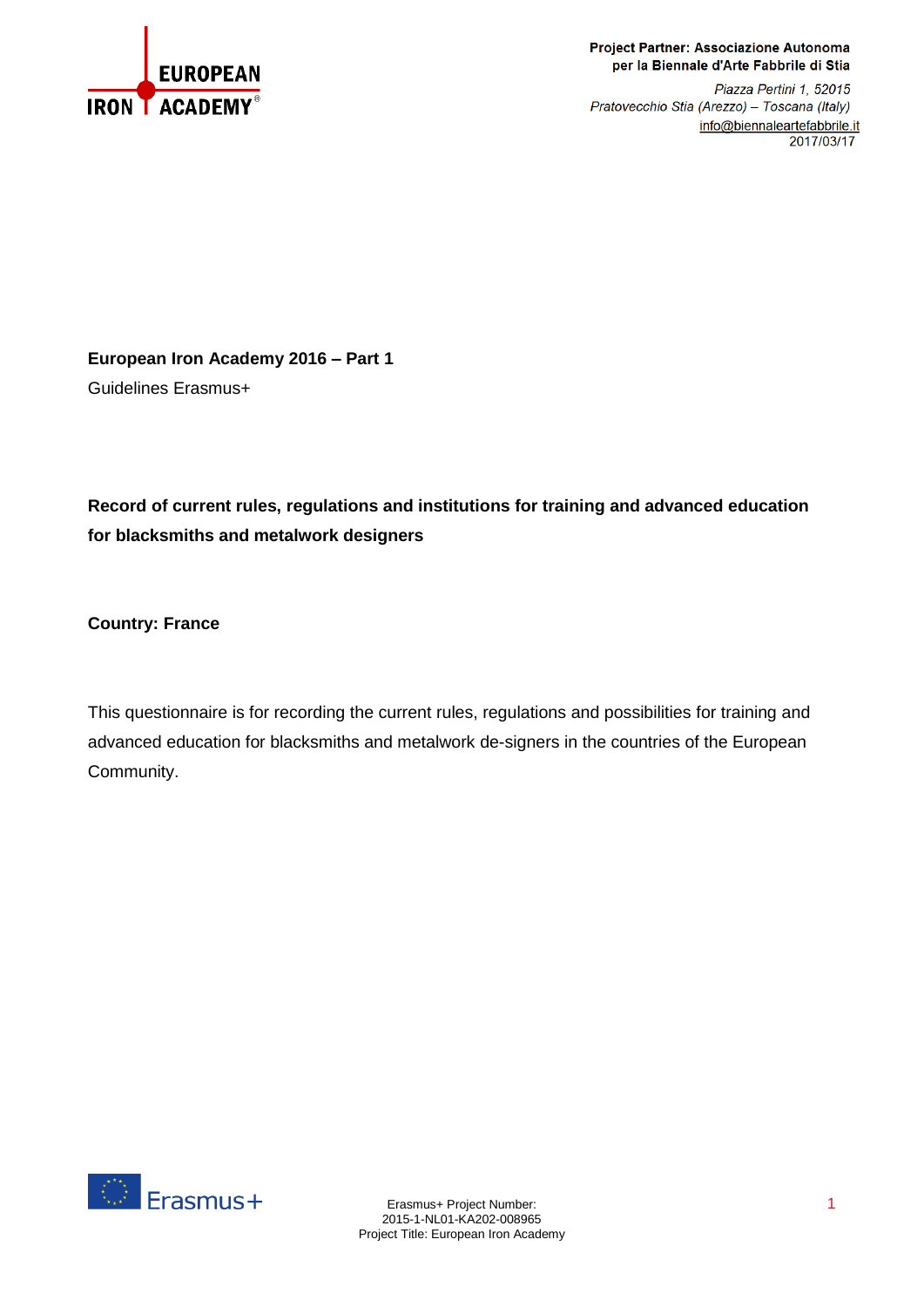

Piazza Pertini 1, 52015 Pratovecchio Stia (Arezzo) - Toscana (Italy) info@biennaleartefabbrile.it 2017/03/17

- 1. Which Ministry is responsible for the education and employment in your country? *Mme Najat Vallaud-Belkacem, ministre de l'Éducation nationale, de l'Enseignement supérieur et de la Recherche. Ministère de l'Education Nationale, 110 rue de Grenelle 75007 Paris, [www.education.gouv.fr](http://www.education.gouv.fr/)*
	- 2. Which professional trade/associations are responsible for blacksmiths and metal workers in your country?

*CAPEB, UNA Serrurerie Métallerie, [www.capeb.fr](http://www.capeb.fr/) FFB, Union des Métalliers, [www.metal-pro.org](http://www.metal-pro.org/) IFRAM, Institut de Formation et de Recherche pour les Artisanats des Métaux, [www.ifram.com](http://www.ifram.com/) (for blacksmiths)*

3. Who is legally responsible for the training of blacksmiths and metal workers in your country? *That is: are there schools (state, private, training agencies) who provide preparation and training for young blacksmiths and metal workers? Public schools : lycées professionnels (Varzy, Saint-Amour, Toulon...) et centres AFPA. Private schools : Ecole Internationale de Ferronnerie Française, Fer à Modeler, Couleur de Forge, Ecole Boulle (bronze)... Formation professionnelle continue (short training on specific technics) : IFRAM*

## *If these schools exist:*

- 4. *Are there any conditions in order to be accepted? I don't know conditions*
- 5. *Is the education divided into 8 NQF/EQF levels?*

*2 levels for blacksmiths : CAP (niveau 5) et Brevet Métiers d'Art (BMA, niveau 4). For metal working : CAP (niveau 5), Bac Pro (niveau 4), Brevet de Maitrise (niveau 3)*